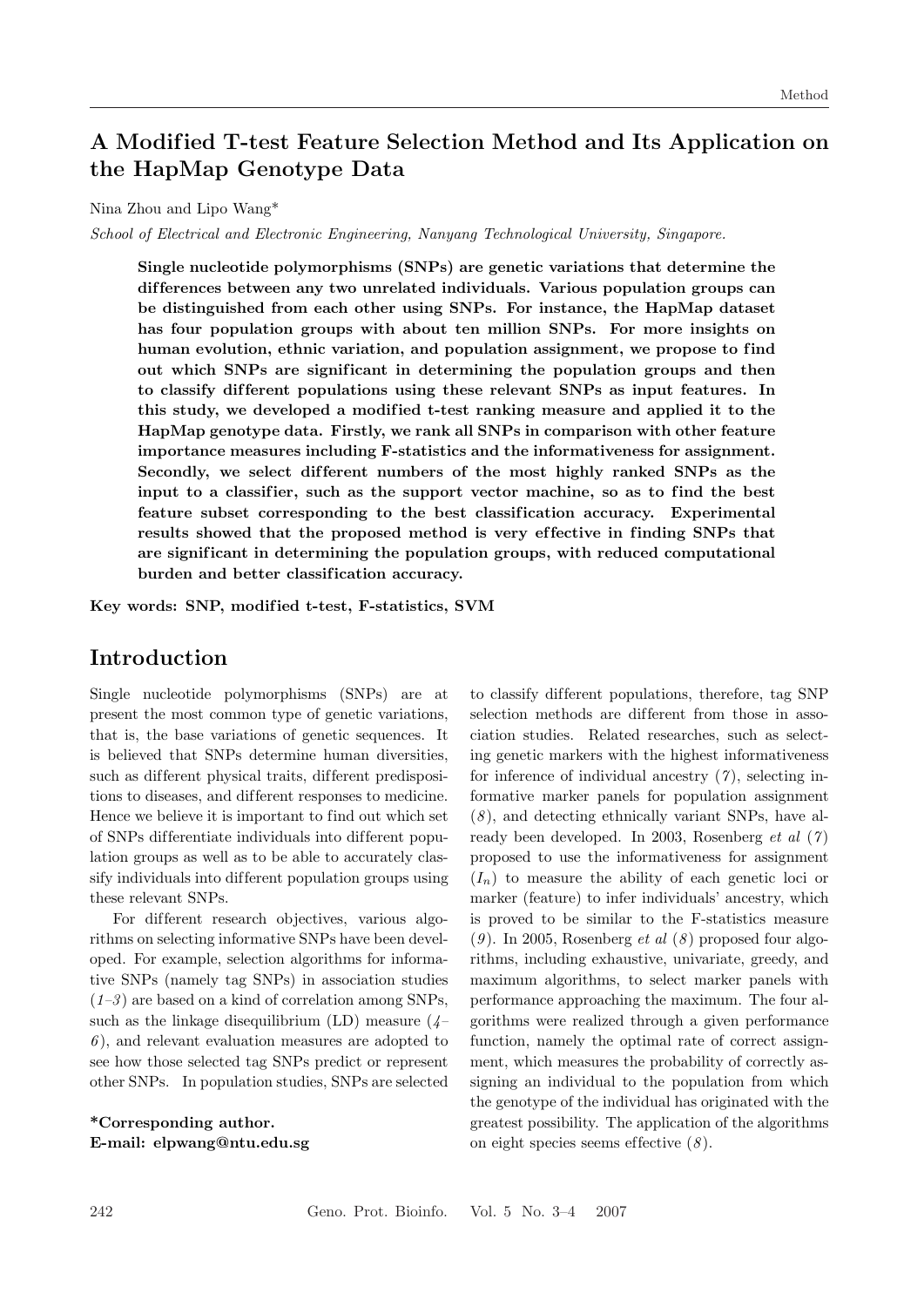In this study, we propose a novel computational way to find out the set of tag SNPs that should lead to the best classification accuracy. Different from previous algorithms (*1–3, 7, 8* ), firstly we use a feature importance ranking measure, for instance a modified t-test  $(10)$  or F-statistics  $(9)$ , to rank each SNP (the input feature) according to its discriminative capability. Secondly, according to the ranking list, we greedily choose different SNP subsets with different numbers of SNPs (5, 10, 50, 100, and so on), and test them on a classifier, such as the support vector machine (SVM) (*11* , *12* ). The proper feature subset (tag SNP subset) is the one with the highest classification accuracy and the minimum size.

Since no paper has been published on population classification using the SNPs of 22 chromosomes (without considering the sex chromosomes X and Y) in the HapMap genotype data (www.hapmap.org), we cannot make a comparison between our method and other methods. Instead, we compared the two ranking measures, that is, the modified t-test and F-statistics, with different numbers of top ranking features.

## **Algorithms**

In many existing feature selection algorithms, feature ranking is often used to show which input features are more important (*13* , *14* ), especially when datasets are very large. Here we introduce two feature importance ranking measures:  $t$ -test  $(10)$  and F-statistics (*9* ), both of which were used in our experiment for comparisons, and we modified the t-test for our application (*15* , *16* ).

#### **Modif ied t-test**

The most common type of t-test, namely the student t-test (*10* ), is often used to assess whether the means of two classes are statistically dif ferent from each other by calculating a ratio between the dif ference of two class means and the variability of the two classes. The t-test has been used to rank features (genes) for microarray data (*17* , *18* ) and for mass spectrometry data (*19* , *20* ). These uses of t-test are limited to twoclass problems. For multi-class problems, Tibshirani *et al* (*15* ) calculated a t-statistics value (Equation 1) for each gene of each class by evaluating the dif ference between the mean of one class and the mean of all the classes, where the difference is standardized by the within-class standard deviation.

$$
t_{ic} = \frac{\overline{x}_{ic} - \overline{x}_{i}}{M_c \cdot (S_i + S_0)}
$$
(1)

$$
S_i^2 = \frac{1}{N - C} \sum_{c=1}^{C} \sum_{j \in c} (x_{ij} - \overline{x}_{ic})^2
$$
 (2)

$$
M_c = \sqrt{1/n_c + 1/N} \tag{3}
$$

Here  $t_{ic}$  is the t-statistics value for the *i*-th gene (feature) of the c-th class;  $\overline{x}_{ic}$  is the mean of the *i*-th feature in the c-th class, and  $\overline{x}_i$  is the mean of the *i*-th feature for all classes;  $x_{ij}$  refers to the *i*-th feature of the  $j$ -th sample;  $N$  is the number of all the samples in the C classes and  $n_c$  is the number of samples in class  $c; S<sub>i</sub>$  is the within-class standard deviation and  $S_0$  is set to be the median value of  $S_i$  for all the features. Tibshirani *et al* (*15* ) used the t-statistics to shrink class means toward the mean of all classes to constitute a nearest shrunken centroid classifier, but did not mention how to use the t-statistics value to rank genes with regard to all the classes. In our previous study (*16* ), we extended the t-score for feature  $i$  to be the greatest t-score for all classes for feature  $i$ :

$$
t_i = \max\left\{ \frac{|\overline{x}_{ic} - \overline{x}_i|}{M_c S_i}, c = 1, 2, \dots C \right\}
$$
 (4)

The SNP data have nominal components, for example, AA, AT, and TG. However, the existing tstatistics do not handle nominal data. Therefore, we generalize the t-score of each feature as follows:

- 1. Suppose the feature set is  $F = \{f_1, ..., f_i, ..., f_q\},\$ and feature  $i$  has  $m_i$  different nominal values represented as  $f_i = \{x_i^{(1)}, x_i^{(2)}, ..., x_i^{(m_i)}\}.$
- 2. Transform each nominal feature value into a vec
	- tor with the dimension  $m_i$ :<br>  $x_i^{(1)} \Rightarrow \vec{X}_i^{(1)} = (0, \ldots, 0, 1), x_i^{(2)} \Rightarrow \vec{X}_i^{(2)} = (0, \ldots, 1, 0), \ldots, x_i^{(m_i)} \Rightarrow \vec{X}_i^{(m_i)} = (1, \ldots, 0, 0).$
- 3. Replace all the numerical features in Equations 1 and 2 with those vectors (see Equations 5 and 6).

$$
t_i = max\left\{ \frac{\left| \overrightarrow{\bar{X}}_{ic} - \overrightarrow{\bar{X}}_i \right|}{M_c S_i}, c = 1, 2, ... C \right\}
$$
 (5)

$$
S_i^2 = \frac{1}{N - C} \sum_{c=1}^{C} \sum_{j \in c} (\vec{X}_{ij} - \overline{\vec{X}}_{ic}) (\vec{X}_{ij} - \overline{\vec{X}}_{ic})^T \quad (6)
$$

(T denotes transposition of matrix)

Geno. Prot. Bioinfo. Vol. 5 No. 3–4 2007 243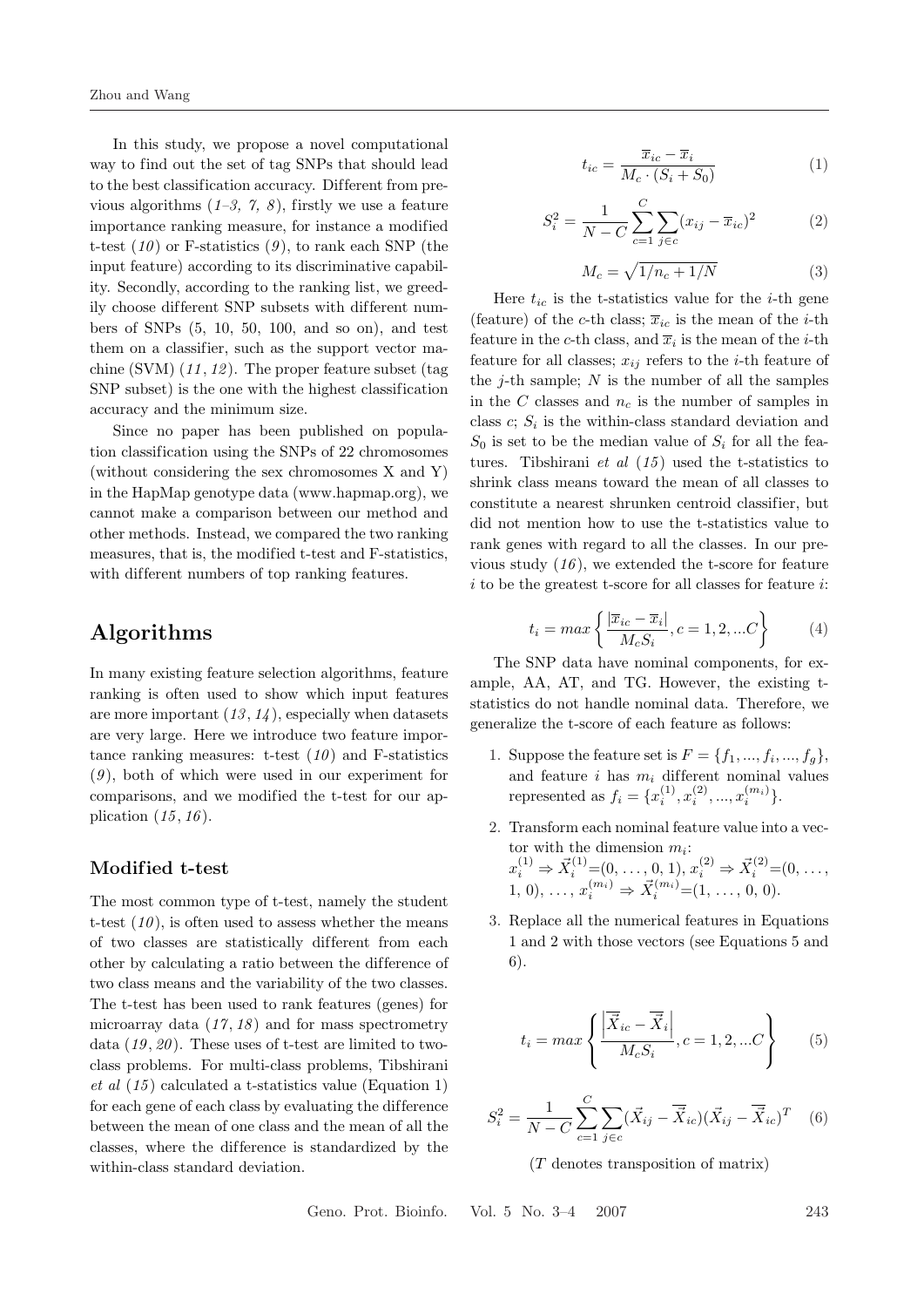The ranking rule is: the greater the t-scores, the more relevant the features.

#### **F-statistics**

Another ranking measure used in our experiment is Fstatistics, which was originally developed by Wright (*9* ) and used in population genetics to describe the level of heterozygosity in a population. It is somewhat unfortunate that there are many versions of Fstatistics that cause confusion in the literature. In our experiment, we adopted the Trochim's definition (*21* ).

Assuming there are  $C$  sub-populations for a given data and each feature contains two alleles (any two different representations in a chromosome region, such as A and T), the F-statistics value  $(F_{st})$  is calculated as:

$$
F_{st} = \frac{Var_p}{\overline{p} \cdot \overline{q}} \tag{7}
$$

where  $p$  is the frequency of one allele for one population,  $\bar{p}$  and  $\bar{q}$  are the mean frequencies of the two alleles for all the populations, respectively, and  $Var_p$ refers to the variance of one allele. If  $p_c$  designates the frequency of one allele for the c-th population, we have the following:

$$
Var_p = \sum_{c=1}^{C} (p_c - \overline{p})^2 / C
$$
 (8)

$$
\overline{p} = \sum_{c=1}^{C} p_c \tag{9}
$$

Features with larger  $F_{st}$  values are more significant for population classification.

#### **Classif ier**

SVM  $(11, 12)$  has often been applied in bioinformatics because of its attractive features, such as ef fectively avoiding overfitting and accomodating large feature spaces. Compared with many traditional machine learning approaches, SVM shows significantly better or at least matched performance (*22* ). For these reasons, we used SVM in our experiment to test different feature subsets for finding the best discriminative feature subsets, that is, the one with the best classification accuracy and the minimum size.

### **Implementation and Results**

#### **Experimental data**

We applied the method to the genotype data obtained from the HapMap database (www.hapmap.org). The data include the following four populations: CEU, YRI, CHB, and JPT. Here CEU represents Utah residents with ancestry from northern and western Europe. YRI represents Yoruba individuals from Ibadan and Nigeria in Africa. Each of the two population groups has 90 reference individuals (samples) comprised of 30 father-mother-of fspring trios. CHB means Chinese Han individuals from Beijing, and JPT represents Japanese individuals from Tokyo. Each of the two population groups has 45 unrelated individuals. For CEU and YRI samples, we removed the children samples so that all the samples are unrelated. Thus the total number of samples used in our experiment is 210. First we carried out classification with the original four population groups. Then we re-did the experiment with the JPT and CHB samples combined as one Asian group, since they have many similar DNA sequence segments.

Most of the data samples are strings of bi-allelic SNPs with each SNP feature containing only two alleles. Few of the SNP features have three or more alleles at each position, which are called multi-allelic, and were omitted in our experiment according to previous studies  $(1, 3)$ . We also removed those SNP positions (features) that do not have any popolation information and finally obtained nearly four million SNPs for our experiment.

### Data preparation for modified t-test **ranking**

For each bi-allelic SNP feature, there are at most three feature types (values). For example, if two alleles that constitute a feature are the same, such as A and A, there will be only AA for this feature, which is known as homozygous. Otherwise, two dif ferent alleles, such as A and T, will constitute three feature types: AA, AT, and TT, which is called hyterozygous. Therefore, for the three nominal values of each feature, we use three vectors with three dimensions to represent them, that is,  $(0, 0, 1)$ ,  $(0, 1, 0)$ , and  $(1, 0, 0)$ . For the feature with the homozygous type, one numeric value is enough to represent it.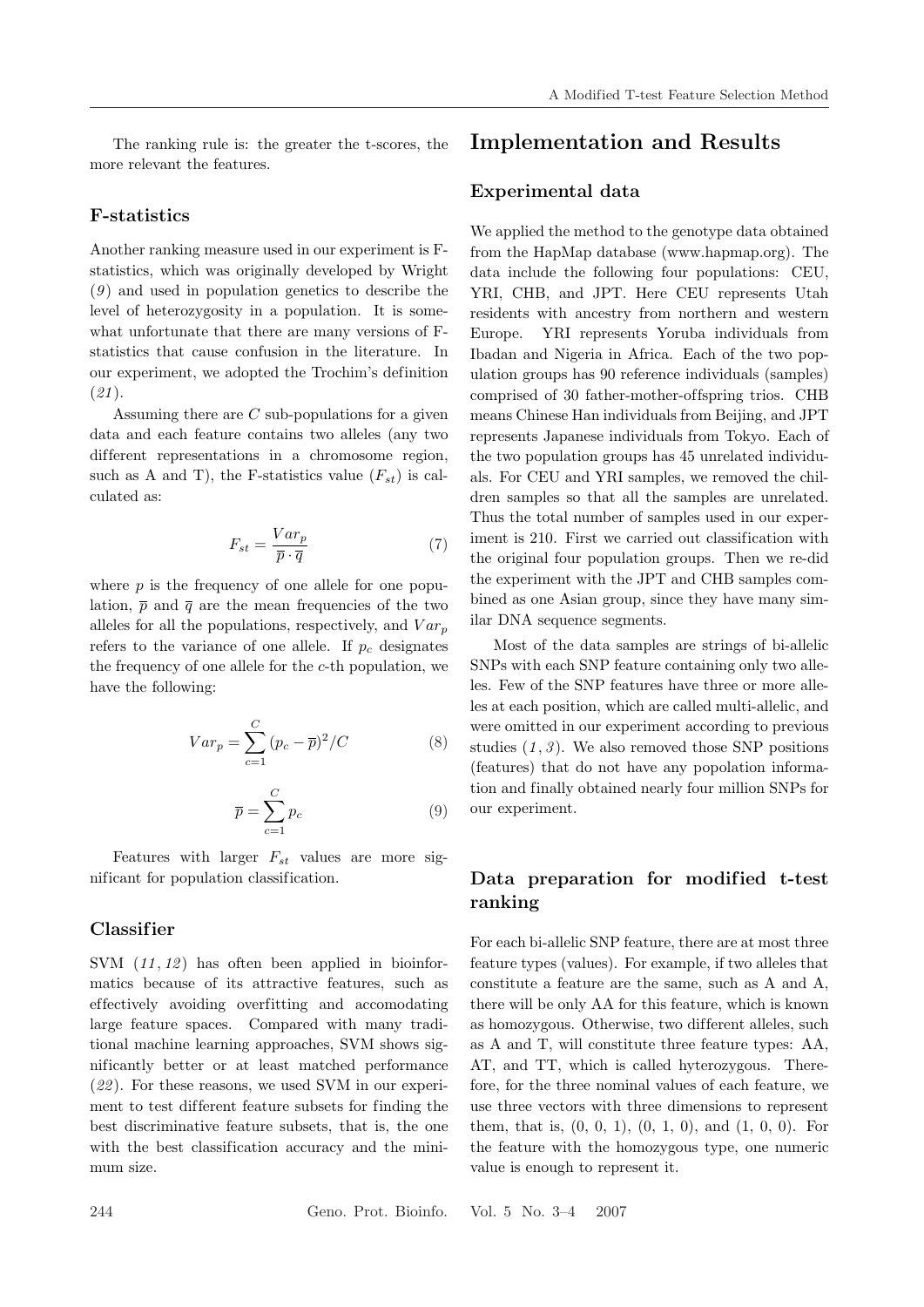## Data preparation for F-statistics and  $I_n$ **ranking**

Instead of using feature vectors to represent the SNP features, we use 1 and 2 to represent the two different alleles for each SNP feature. For example, 1 represents A and 2 represents T if the two alleles at the position are A and T. For each allele, we can calculate its frequency and variation for each SNP feature of each population, as well as the whole population. Besides, we made special calculations for some special allele frequencies, such as for  $p$  or  $q$  equals to 0 or 100% at certain position. This means that at the SNP position the two alleles are the same for all the individuals. For example, if the SNP feature only has the value AA, then the frequency of the SNP allele A is 100%. Thus this feature has no classification capability for any populations. In this case, we set the  $F_{st}$ value of that feature as 0. In summary, the greater the numerator and the smaller the denominator in Equation 7, the greater the  $F_{st}$  value and the more important the corresponding feature for classification.

Based on this data preparation, we also adopted the measure of informativeness for assignment  $(I_n)$ (*7* ) to rank SNPs and compared the classification result with those of the modified t-test and F-statistics measures.

#### **Classif ication results**

After feature ranking, we used the greedy selection method (23) to form different feature subsets with different sizes for classification. Since the number of features is so large that we cannot handle all the data simultaneously due to memory constraint in the computer, we dealt with one chromosome at a time. First we ranked features in each chromosome separately. Then we combined the 22 ranking lists for the 22 chromosomes together and ranked again to obtain the total ranking list, from which we selected 5, 10, 50, 100, 200, 300, 400, 500, and 1,000 top features to form 9 dif ferent feature subsets, respectively. For each feature subset, the training and testing were run 30 times by the SVM. Each time we randomly chose 140 samples as the training set and 70 as the test set.

We chose the radial basis function (RBF) kernel for the SVM. The kernel parameter and the penal parameter were decided by cross-validation and grid search method (*24* ). The classification results are shown in Figures 1 and 2 and Tables 1–4. Due to the rather long computational time required, we used

the  $I_n$  measure on only three populations (CEU, YRI, and Asian). Figure 1 shows the classification results on four populations by the modified t-test and Fstatistics, and Figure 2 shows the classification result of the  $I_n$  measure together with those of the modified t-test and F-statistics.

### **Discussion**

From Figures 1 and 2, we can see that when the number of features increases, the average classification accuracy gradually increases, and at certain number of input features the accuracy reaches the highest. For the original four populations (Figure 1), with the top 400 features obtained from the modified t-test and F-statistics, the accuracy is on average 81.00% and 77.43%, respectively. For the three ethnic populations (classes) (Figure 2), the accuracy with the top 400 features is on average 99.29% for the modified ttest, 99.57% for the F-statistics, and 99.27% for the  $I_n$ measure. Therefore, we can see that among the original nearly four million SNPs, only a minority of them, like 400 or so, are very important for differentiating the populations, while most of the four million SNPs may be redundant or irrelevant.

Classification on the three ethnic populations achieved much better results than that on the four populations, since JPT and CHB have many similar SNP features and are therefore difficult to discriminate. Tables 1–4 present the classification accuracy of each class for the previous two situations, that is, classification on the four original populations and the three ethnic populations, respectively. Comparing between Table 1 and Table 3, and between Table 2 and Table 4, we can see that the major difference is the accuracy between the Asian group (CHB and JPT combined) and the separate CHB and JPT groups. For example, in Table 3, with the top 300 features, the Asian group's classification accuracy is on average 99.13% with a standard deviation 1.45%, while in Table 1, with the top 300 features, CHB as one single population has an average accuracy of 59.76% with a greater standard deviation 24.17%, and JPT as one single population has an average accuracy of 55.18% with a standard deviation 24.59%. In Table 4, with the top 200 features, the Asian group reaches the highest classification accuracy of 99.23% with a standard deviation 1.39%. While in Table 2, with the top 200 features, CHB has an average accuracy of 55.80% with a standard deviation 39.66%, and JPT has an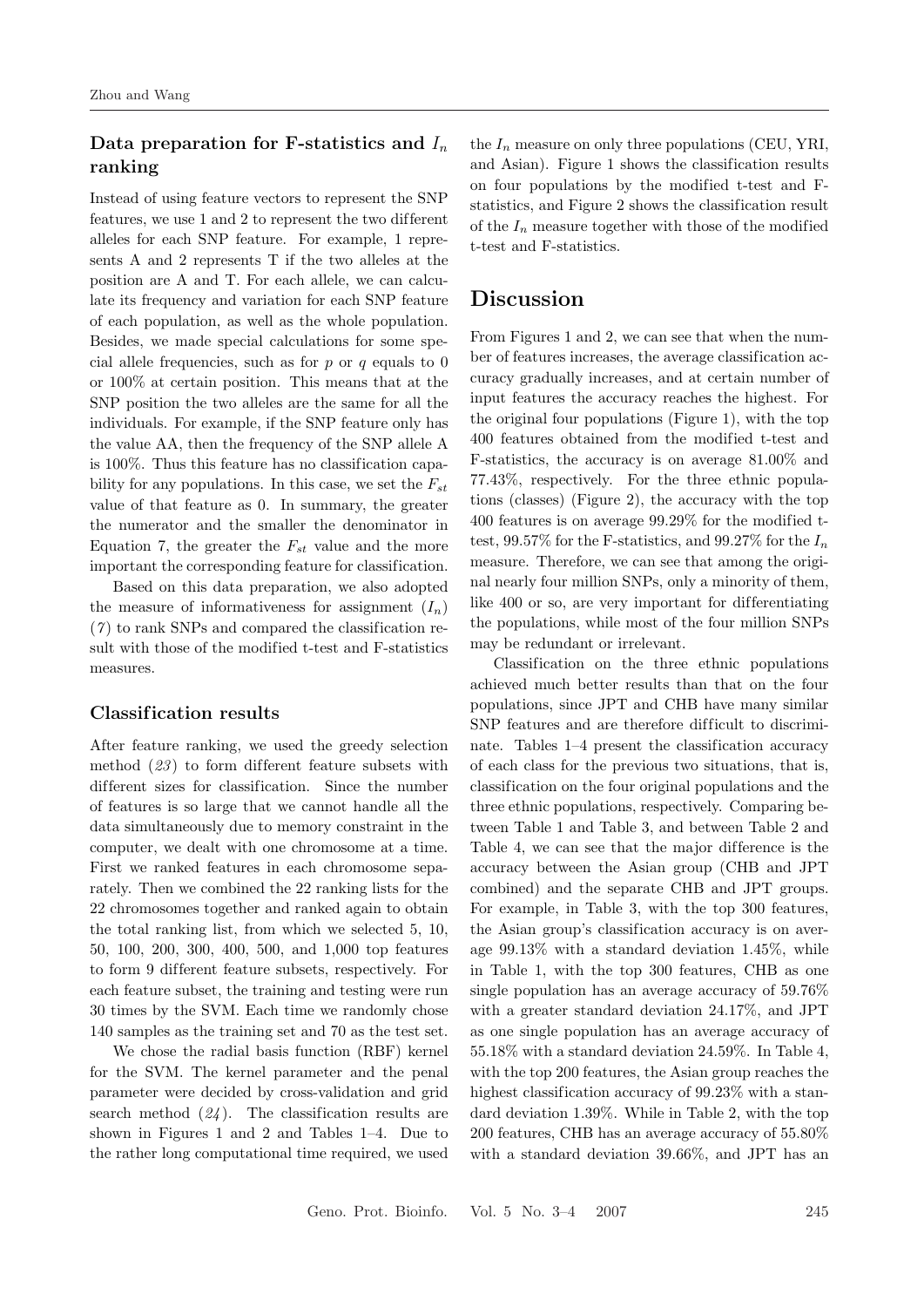

**Fig. 1** Average (mean) classification accuracy for the four populations using the modified t-test and the F-statistics.



**Fig. 2** Average (mean) classification accuracy for the three populations using the modified t-test, the F-statistics, and the  $I_n$  measure.

Table 1 Classification accuracy (standard deviation) for the original four populations using the **modif ied t-test ranking measure**

| Number of SNPs | <b>CEU</b>      | <b>CHB</b>      | <b>JPT</b>        | YRI            |
|----------------|-----------------|-----------------|-------------------|----------------|
| 5              | 66.68% (20.20%) | 39.51% (36.77%) | 21.06% (28.70%)   | 88.20% (7.78%) |
| 10             | 72.14% (17.42%) | 33.86% (22.64%) | 39.34% (27.85%)   | 93.17% (5.28%) |
| 50             | 82.67% (12.64%) | 43.74% (23.14%) | 55.95% (19.71%)   | 99.85% (0.82%) |
| 100            | 88.57% (8.50%)  | 54.59% (21.72%) | 49.10% (20.00%)   | $100\%$ (0)    |
| <b>200</b>     | 95.98% (5.54%)  | 56.88% (20.25%) | 54.95% (19.78%)   | $100\%$ (0)    |
| 300            | 98.76% (3.21%)  | 59.76% (24.17%) | 55.18% (24.59%)   | $100\%$ (0)    |
| 400            | 99.67% (1.22%)  | 58.42% (23.61%) | 55.84\% (18.78\%) | $100\%$ (0)    |
| 500            | 99.86% (0.75%)  | 59.09% (21.52%) | 50.06% (21.59%)   | $100\%$ (0)    |
| 1,000          | 99.40% (1.87%)  | 58.34% (23.37%) | 51.40\% (26.76\%) | 100% (0)       |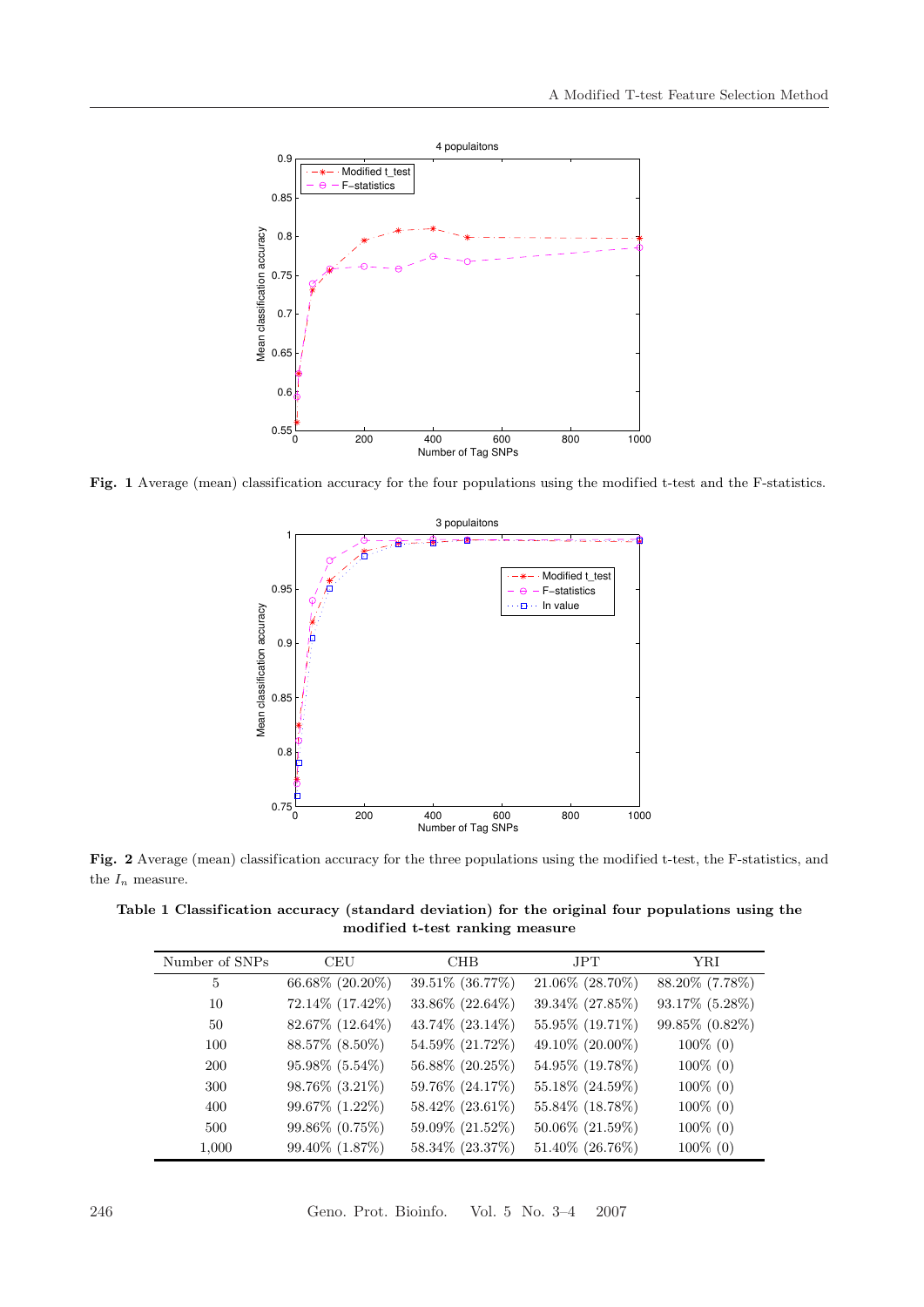| Number of SNPs | <b>CEU</b>            | <b>CHB</b>      | <b>JPT</b>         | YRI                  |
|----------------|-----------------------|-----------------|--------------------|----------------------|
| $\mathbf{5}$   | $68.55\%$ $(23.70\%)$ | 37.63% (32.49%) | 32.12% (27.27%)    | $90.11\%$ $(9.85\%)$ |
| 10             | 73.27% (12.19%)       | 42.12% (30.44%) | 31.02% (22.85%)    | 90.65% (9.52%)       |
| 50             | 93.42\% (7.08\%)      | 57.17% (33.00%) | 36.39% (32.70%)    | 99.61% (1.48%)       |
| 100            | 98.79% (2.01%)        | 65.00% (33.58%) | $30.81\%$ (33.61%) | 99.85% (0.82%)       |
| 200            | 99.62\% (1.45\%)      | 55.80% (39.66%) | 41.50% (40.45%)    | $100\%$ (0)          |
| 300            | 99.78% (1.20%)        | 61.97% (39.59%) | 32.75% (39.26%)    | $100\%$ (0)          |
| 400            | 99.29% (1.83%)        | 64.99% (39.94%) | 32.49% (40.31%)    | $100\%$ (0)          |
| 500            | 99.78% (1.20%)        | 64.33% (39.88%) | 31.95% (39.30%)    | $100\%$ (0)          |
| 1,000          | 99.47% (1.63%)        | 61.18% (41.72%) | 36.55% (39.80%)    | $100\%$ (0)          |

Table 2 Classification accuracy (standard deviation) for the original four populations using the **F-statistics ranking measure**

Table 3 Classification accuracy (standard deviation) for the three populations using the **modif ied t-test ranking measure**

| Number of SNPs | CEU              | Asian (CHB and JPT) | YRI              |
|----------------|------------------|---------------------|------------------|
| 5              | 48.06% (34.28%)  | 91.98% (8.69%)      | 87.34\% (9.34\%) |
| 10             | 62.38% (29.83%)  | 90.44% (10.59%)     | 92.61% (9.13%)   |
| 50             | 82.07% (13.34%)  | 94.27% (5.22%)      | 99.08% (2.68%)   |
| 100            | 90.45% (8.94%)   | 97.02% (3.37%)      | $100\%$ (0)      |
| 200            | 96.96% (3.64%)   | 98.61% (2.12%)      | $100\%$ (0)      |
| 300            | 98.42\% (3.21\%) | 99.13% (1.45%)      | $100\%$ (0)      |
| 400            | 98.94% (1.93%)   | 99.13% (1.45%)      | $100\%$ (0)      |
| 500            | 99.67% (1.25%)   | 99.13% (1.45%)      | $100\%$ (0)      |
| 1,000          | 99.22% (2.05%)   | 99.03% (1.49%)      | $100\%$ (0)      |

Table 4 Classification accuracy (standard deviation) for the three populations using the **F-statistics ranking measure**

| Number of SNPs | CEU             | Asian (CHB and JPT) | YRI             |
|----------------|-----------------|---------------------|-----------------|
| 5              | 60.25% (25.57%) | 84.65% (11.23%)     | 88.29% (12.96%) |
| 10             | 67.06% (17.97%) | 84.81% (11.01%)     | 89.84% (8.43%)  |
| 50             | 87.84% (8.09%)  | 95.30% (4.17%)      | 98.65% (3.34%)  |
| 100            | 99.48% (4.62%)  | 98.46% (1.66%)      | 99.86% (0.78%)  |
| 200            | 99.36% (1.66%)  | 99.23% (1.39%)      | $100\%$ (0)     |
| 300            | 99.34% (1.69%)  | 99.13% (1.45%)      | $100\%$ (0)     |
| 400            | 99.84% (0.85%)  | 99.13% (1.45%)      | $100\%$ (0)     |
| 500            | 99.69% (1.16%)  | 99.13% (1.45%)      | $100\%$ (0)     |
| 1,000          | 99.84% (0.85%)  | 99.13% (1.45%)      | 100% (0)        |

average accuracy of 41.50% with a standard deviation 40.45%. For the YRI populations, it can be completely classified (100% accuracy) with the top 100 features from the modified t-test ranking measure, while with the F-statistics ranking measure, the average accuracy is 99.85% with the top 100 features.

The top ranked tag SNPs are not equally distributed for all chromosomes; however, the distribution does not vary significantly in chromosomes. For example, when classifying the three populations, there are at least 1 and at most 10 SNPs from each chromosome among the top 100 discriminative tag SNPs.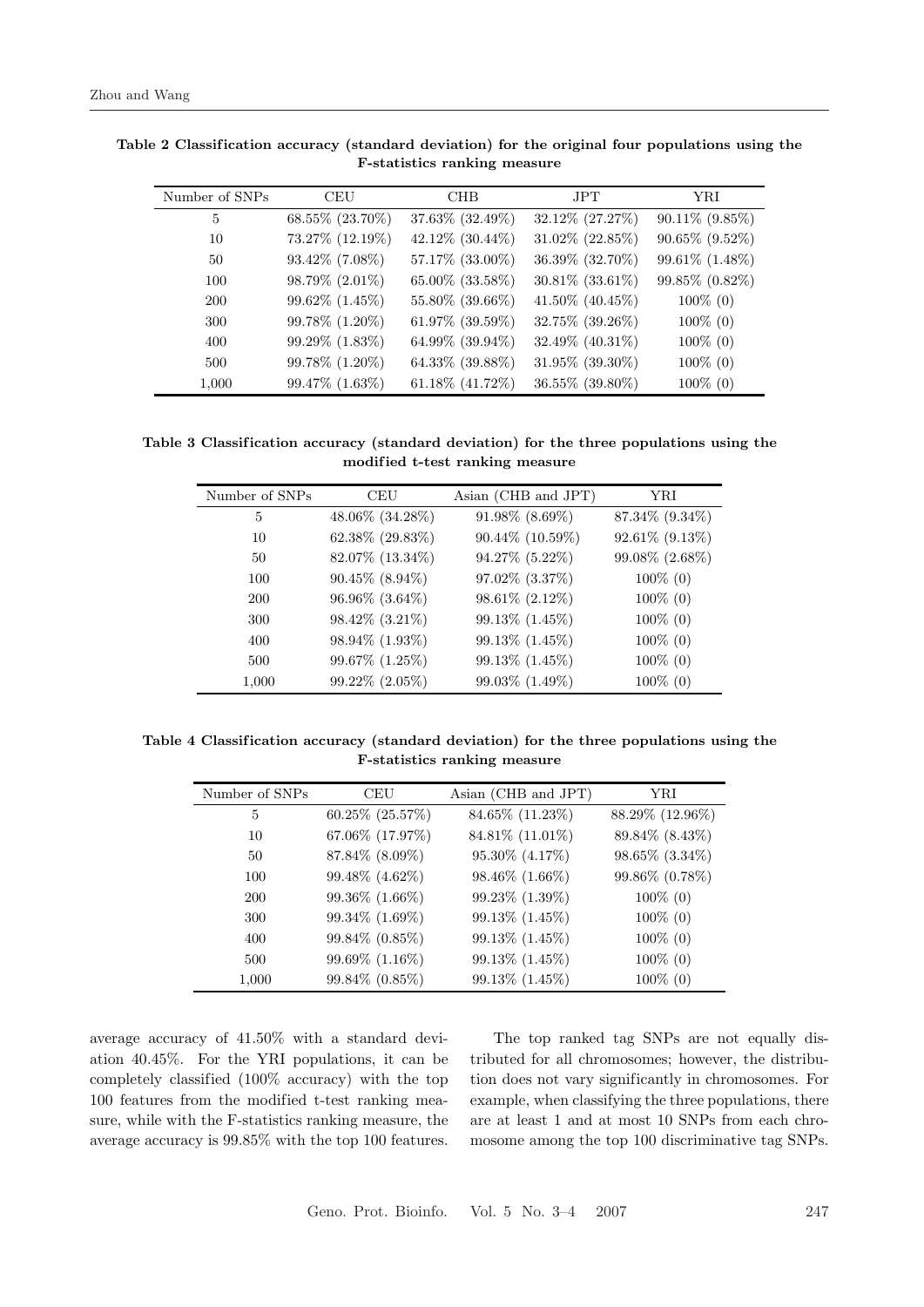As to the two ranking measures, the modified ttest and the F-statistics, the classification results they brought about do not differ very much. As to the  $I_n$ measure (*7* ), the results in Figure 2 show that the  $I_n$  measure produces results similar to those of the modified t-test and the F-statistics when we gradually add the number of tag SNPs. This is consistent with Rosenberg's conclusions (7) on the relationship between the  $I_n$  measure and the F-statistics.

## **Conclusion**

In this study, we proposed to find out which SNPs are significant in determining the population groups and then to classify different populations using these relevant SNPs as the input features. We proposed a modified t-test ranking measure based on those discussed in previous studies (*15* , *16* ), applied it to the problem of classifying populations from the HapMap genotype data, and compared the results with those obtained using the F-statistics measure (*21* ) and the  $I_n$  measure (7). The results showed that the performance of the modified t-test is comparable with those of the F-statistics and the  $I_n$  measure.

It is very important to realize population classification with few SNPs. The significance of this work can be viewed from two aspects. From a computational point of view, it would be much cheaper to handle several hundred SNPs rather than the original ten million common SNPs directly. Some of the SNPs may be irrelevant and therefore act as "noise" to tasks of classification and clustering. From a biological point of view, reducing the number of irrelevant SNPs can facilitate geneticists to focus on fewer SNPs, so as to reduce genotyping cost and increase ef ficiency of association studies and population studies.

At the same time, we should notice that for this application we only did a coarse feature selection (greedy selection of feature subsets after feature ranking). We did not detect feature correlations in order to remove those redundant features. In our future work, we will deal with those redundant features by calculating correlations among features or by clustering. Furthermore, we will also try to form novel feature combinations, in which selected features need not be the most highly ranked and the size of the feature subset can be further reduced (*16* , *25* ). Besides, comparisons with other methods were not carried out in this study for the same data because of the unavailability of results for classifying the populations.

## **Acknowledgements**

We thank anonymous reviewers for their careful scrutiny of the paper and suggestions that help to improve the paper.

#### **Authors' contributions**

NZ collected the datasets, conducted data analysis, and prepared the manuscript. LW proposed the idea and assisted with manuscript revision. Both authors read and approved the final manuscript.

#### **Competing interests**

The authors have declared that no competing interests exist.

### **References**

- 1. Halperin, E., *et al.* 2005. Tag SNP selection in genotype data for maximizing SNP prediction accuracy. *Bioinformatics* 21: i195-203.
- 2. Liu, T.F., *et al.* 2005. Effective algorithms for tag SNP selection. *J. Bioinform. Comput. Biol.* 3: 1089- 1106.
- 3. Liu, Z. and Altman, R.B. 2004. Finding haplotype tagging SNPs by use of principal components analysis. *Am. J. Hum. Genet.* 75: 850-861.
- 4. Phuong, T.M., *et al.* 2005. Choosing SNPs using feature selection. *Proc. IEEE Comput. Syst. Bioinform. Conf.* 301-309.
- 5. Devlin, B. and Risch, N. 1995. A comparison of linkage disequilibrium measures for fine-scale mapping. *Genomics* 29: 311-322.
- 6. Pritchard, J.K. and Przeworski, M. 2001. Linkage disequilibrium in humans: models and data. *Am. J. Hum. Genet.* 69: 1-14.
- 7. Rosenberg, N.A., *et al.* 2003. Informativeness of genetic markers for inference of ancestry. *Am. J. Hum. Genet.* 73: 1402-1422.
- 8. Rosenberg, N.A. 2005. Algorithms for selecting informative marker panels for population assignment. *J. Comput. Biol.* 12: 1183-1201.
- 9. Wright, S. 1965. The interpretation of population structure by F-statistics with special regard to systems of mating. *Evolution* 19: 395-420.
- 10. Devore, J. and Peck, R. 1997. *Statistics: The Exploration and Analysis of Data* (third edition). Duxbury Press, Pacific Grove, USA.
- 11. Vapnik, V.N. 1998. *Statistical Learning Theory*. John Wiley & Sons, Inc., New York, USA.